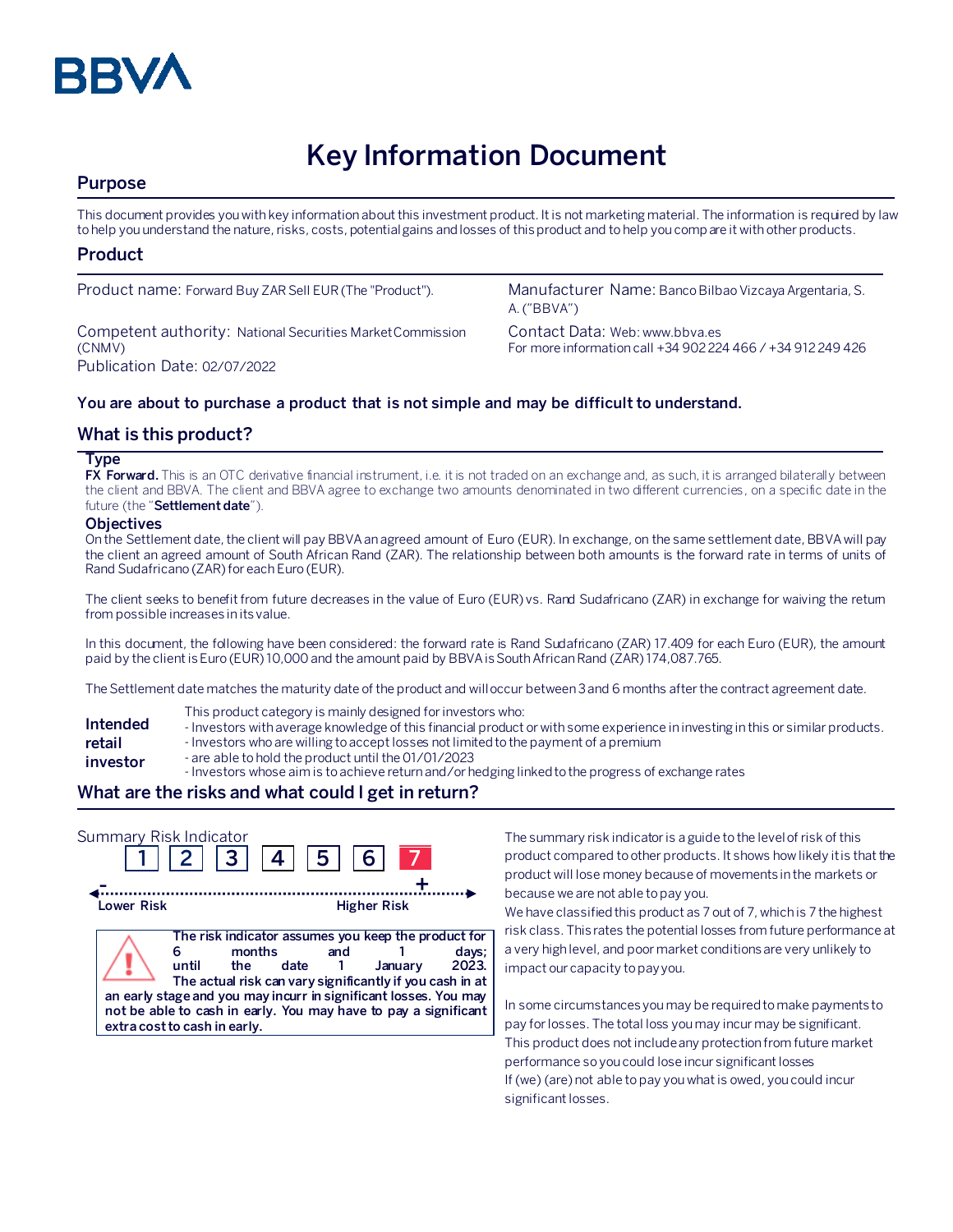#### Performance Scenarios

Market developments in the future cannot be accurately predicted. The scenarios shown are only an indication of some of the p ossible outcomes based on recent returns. Actual returns could be lower.

| Nominal Amount EUR 10,000 |                                            |                                    |  |  |
|---------------------------|--------------------------------------------|------------------------------------|--|--|
| <b>Scenarios</b>          |                                            | 6 months and 1 days final maturity |  |  |
| Stress scenario           | What you might get back or pay after costs | EUR-2,827                          |  |  |
|                           | Return/loss over nominal amount:           | $-28.27%$                          |  |  |
| Unfavourable<br>scenario  | What you might get back or pay after costs | <b>EUR-967</b>                     |  |  |
|                           | Return/loss over nominal amount:           | $-9.67%$                           |  |  |
| Moderate<br>scenario      | What you might get back or pay after costs | <b>EUR127</b>                      |  |  |
|                           | Return/loss over nominal amount:           | 1.27%                              |  |  |
| Favourable<br>scenario    | What you might get back or pay after costs | <b>EUR1.367</b>                    |  |  |
|                           | Return/loss over nominal amount:           | 13.67%                             |  |  |

This table shows the money you could get back or pay over the next 6 months and 1 days , under different scenarios, assuming a Nominal Value of 10,000 EUR.The scenarios shown illustrate how your Nominal Amount could perform. You can compare them with the s cenarios of other products.The scenarios presented are an estimate of future performance based on evidence from the past on how the value of this investment Nominal Amount varies, and are not an exact indicator. What you get will vary depending on how the market performs and how long you keep the Nominal Amount/product.

The stress scenario shows what you might get back or pay in extreme market circumstances, and it does not take into account the situation where we are not able to pay you. The figures shown include all the costs of the product itself, and includes the costs of your advisor or distributor. The figures do not take into account your personal tax situation, which may also affect how much you get back.

## **What happens if BBVA is unable to pay out?**

The customer would suffer a financial loss. In addition, this product is not covered by the Deposit Guarantee Fund for Financial Institutions or any other guarantee system or guarantor.

In the event of the resolution of BBVA (the process that would apply if BBVA were unviable or if it were foreseeable that it would become unviable in the near future and for reasons of public interest and financial stability it is necessary to avoid it going bankrupt), this product could be converted into shares or the payment obligations undertaken by BBVA to the customer could be reduced and the customer could therefore suffer losses.

#### **What are the costs?**

The Reduction in Yield (RIY) shows what impact the total costs you pay will have on the performance of the product. The total costs take into account one-off, ongoing and incidental costs

The amounts shown here are the cumulative costs of the product itself, for three different holding periods. They include potential early exit penalties. The figures assume a Nominal Value of 10,000 EUR. he figures are estimates and may change in the future.

#### **Costs Over Time**

| Nominal Amount EUR 10,000 |                                                                      |  |  |  |
|---------------------------|----------------------------------------------------------------------|--|--|--|
| Scenarios                 | If you cash in at the end of the recommended holding period 6 months |  |  |  |
| Total costs               | EUR 66.25                                                            |  |  |  |
| Impact on return (RIY)    | 0.66%                                                                |  |  |  |
| Composition of costs      |                                                                      |  |  |  |

The table below shows:

- the impact of the different types of costs on the performance of the product at the end of the recommended holding period;
- the meaning of the different cost categories.

| This table shows the impact on return |                                |          |                                                                                                                                                                                   |  |
|---------------------------------------|--------------------------------|----------|-----------------------------------------------------------------------------------------------------------------------------------------------------------------------------------|--|
| One-off<br>costs                      | Entry costs                    | 0.66%    | The impact of the costs you pay when entering your investment. The impact of the costs already<br>included in the price. This includes the costs of distribution of your product. |  |
|                                       | Exit costs                     | 0.00%    | The impact of the costs of exiting your investment when it matures                                                                                                                |  |
| Ongoing<br>costs                      | Portfolio<br>transaction costs | $0.00\%$ | The impact of the costs of us buying and selling underlying investments for the product.                                                                                          |  |